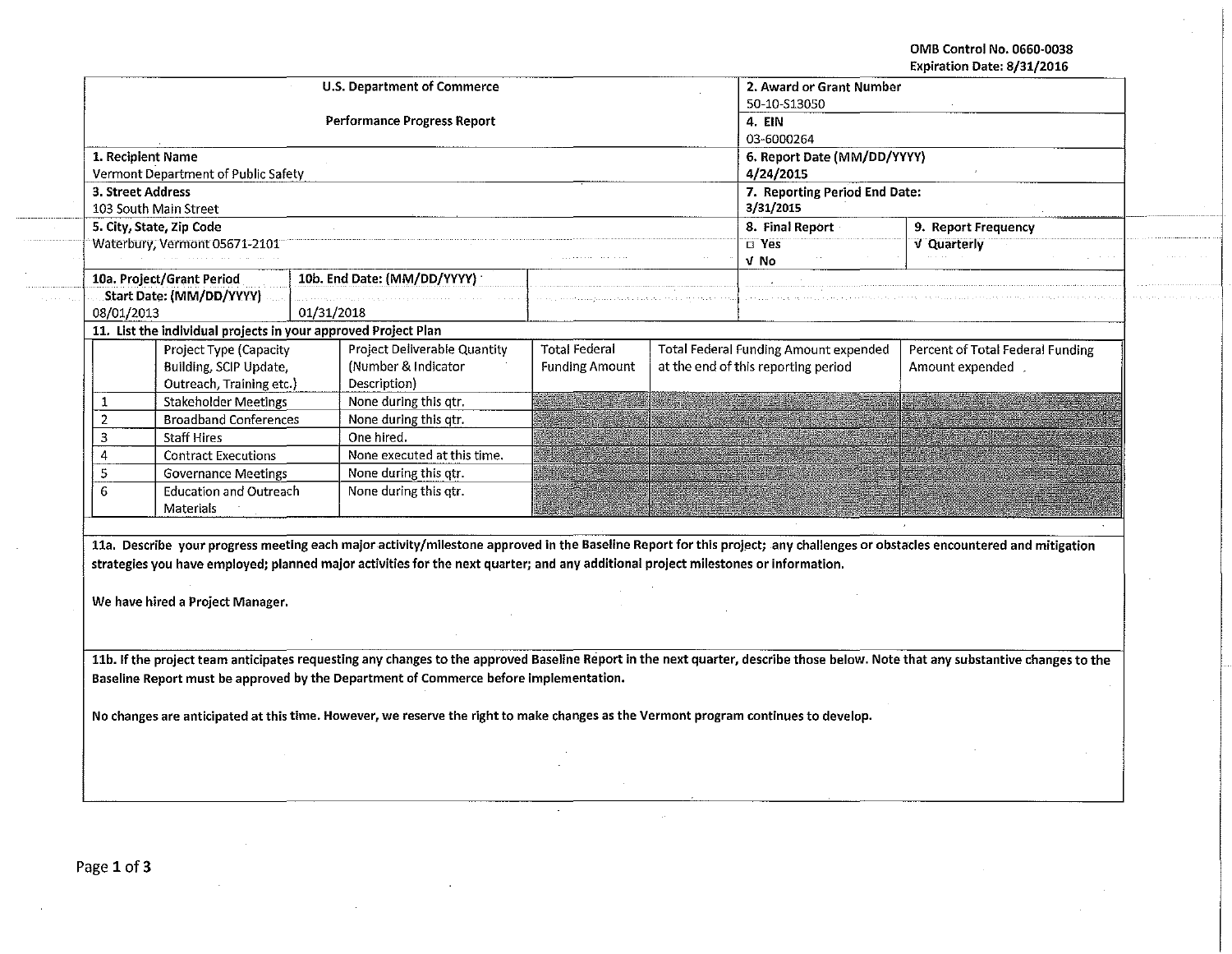## OMB Control No. 0660-0038 Expiration Date: 8/31/2016

 $\sim 10^{-1}$ 

e nomen som en en en

| None at this time.    |                                                                                                                                                                                                                                                                 |                                      |                 |                                                         |       |            |                        |                        |                        |  |
|-----------------------|-----------------------------------------------------------------------------------------------------------------------------------------------------------------------------------------------------------------------------------------------------------------|--------------------------------------|-----------------|---------------------------------------------------------|-------|------------|------------------------|------------------------|------------------------|--|
|                       | 11d. Describe any success stories or best practices you have identified. Please be as specific as possible.                                                                                                                                                     |                                      |                 |                                                         |       |            |                        |                        |                        |  |
| None at this time.    |                                                                                                                                                                                                                                                                 |                                      |                 |                                                         |       |            |                        |                        |                        |  |
| 12. Personnel         |                                                                                                                                                                                                                                                                 |                                      |                 |                                                         |       |            |                        |                        |                        |  |
| 12b. Staffing Table   | 12a. If the project is not fully staffed, describe how any lack of staffing may impact the project's time line and when the project will be fully staffed.<br>On March 9 <sup>,</sup> 2015 Tess Gauthier started working for DPS at a FirstNet Project Manager. |                                      |                 |                                                         |       |            |                        |                        |                        |  |
|                       | <b>Job Title</b>                                                                                                                                                                                                                                                | FTE %                                |                 |                                                         |       |            |                        |                        | Change                 |  |
| IT Project Manager IV |                                                                                                                                                                                                                                                                 |                                      | 100%            | Project(s) Assigned<br>Managing Education and Outreach. |       |            |                        |                        |                        |  |
|                       | $\sim$ .                                                                                                                                                                                                                                                        |                                      |                 |                                                         |       |            |                        |                        |                        |  |
|                       |                                                                                                                                                                                                                                                                 |                                      |                 |                                                         |       |            |                        |                        |                        |  |
|                       |                                                                                                                                                                                                                                                                 |                                      |                 |                                                         |       |            |                        |                        |                        |  |
|                       |                                                                                                                                                                                                                                                                 |                                      |                 |                                                         |       |            |                        |                        |                        |  |
|                       |                                                                                                                                                                                                                                                                 |                                      |                 |                                                         |       |            |                        |                        |                        |  |
|                       |                                                                                                                                                                                                                                                                 |                                      |                 | Add Row                                                 |       | Remove Row |                        |                        |                        |  |
|                       | 13. Subcontracts (Vendors and/or Subrecipients)                                                                                                                                                                                                                 |                                      |                 |                                                         |       |            |                        |                        |                        |  |
|                       | 13a. Subcontracts Table - Include all subcontractors. The totals from this table must equal the "Subcontracts Total" in Question 14f.                                                                                                                           |                                      |                 |                                                         |       |            |                        |                        |                        |  |
| Name                  | Subcontract Purpose                                                                                                                                                                                                                                             | Type                                 | RFP/RFQ         | Contract                                                | Start | End        | <b>Total Federal</b>   | <b>Total Matching</b>  | Project and % Assigned |  |
|                       |                                                                                                                                                                                                                                                                 | (Vendor/Subrec.)                     | Issued<br>(Y/N) | Executed<br>(Y/N)                                       | Date  | Date       | <b>Funds Allocated</b> | <b>Funds Allocated</b> |                        |  |
| <b>TBD</b>            | Project Manager for<br><b>Technical Support</b>                                                                                                                                                                                                                 | <b>Personal Services</b><br>Contract | N               | Ν                                                       | TBD.  | TBD        | 199,840.00             | 0                      | 0%                     |  |
|                       |                                                                                                                                                                                                                                                                 |                                      |                 | Add Row                                                 |       | Remove Row |                        |                        |                        |  |
|                       |                                                                                                                                                                                                                                                                 |                                      |                 |                                                         |       |            |                        |                        |                        |  |

 $\sim$ 

 $\mathcal{A}=\mathcal{A}$  .

Page 2 of 3